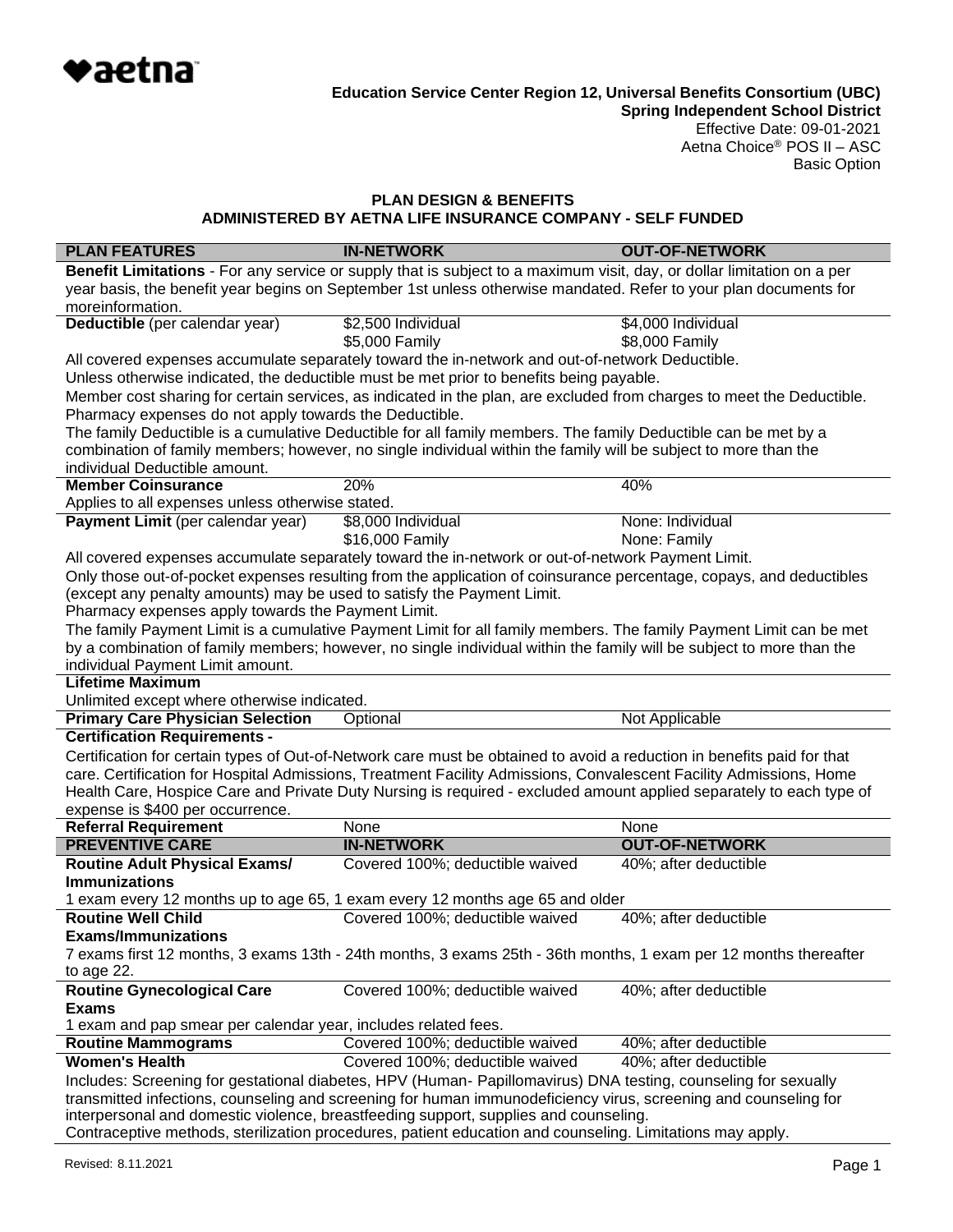

Basic Option

## **PLAN DESIGN & BENEFITS ADMINISTERED BY AETNA LIFE INSURANCE COMPANY - SELF FUNDED**

| <b>Routine Digital Rectal Exam</b>                                                                                  | Covered 100%; deductible waived                                                                                       | 40%; after deductible             |  |  |
|---------------------------------------------------------------------------------------------------------------------|-----------------------------------------------------------------------------------------------------------------------|-----------------------------------|--|--|
| Recommended: For covered males age 40 and over.                                                                     |                                                                                                                       |                                   |  |  |
| Covered 100%; deductible waived<br><b>Prostate-specific Antigen Test</b><br>40%; after deductible                   |                                                                                                                       |                                   |  |  |
| Recommended: For covered males age 40 and over.                                                                     |                                                                                                                       |                                   |  |  |
| Covered 100%; deductible waived<br>40%; after deductible<br><b>Colorectal Cancer Screening</b>                      |                                                                                                                       |                                   |  |  |
| Recommended: For all members age 45 and over.                                                                       |                                                                                                                       |                                   |  |  |
| <b>Routine Eye Exams</b>                                                                                            | Covered 100%; deductible waived                                                                                       | Covered 100%; deductible waived   |  |  |
| 1 routine exam per 12 months.                                                                                       |                                                                                                                       |                                   |  |  |
| <b>Routine Hearing Screening</b>                                                                                    | Covered 100%; deductible waived<br>40%; after deductible                                                              |                                   |  |  |
| <b>Medications</b>                                                                                                  | Certain over-the-counter preventive medications covered 100% in network.                                              |                                   |  |  |
| <b>PHYSICIAN SERVICES</b>                                                                                           | <b>IN-NETWORK</b>                                                                                                     | <b>OUT-OF-NETWORK</b>             |  |  |
| <b>Office Visits to Non-Specialist</b>                                                                              | 20%; after deductible                                                                                                 | 40%; after deductible             |  |  |
| <b>Specialist Office Visits</b>                                                                                     | 20%; after deductible                                                                                                 | 40%; after deductible             |  |  |
|                                                                                                                     | Includes services of an internist, general physician, family practitioner or pediatrician if the physician is not the |                                   |  |  |
| member's selected PCP.                                                                                              |                                                                                                                       |                                   |  |  |
| <b>Hearing Exams</b>                                                                                                | Covered 100%; deductible waived                                                                                       | Covered 100%; deductible waived   |  |  |
| 1 routine exam per 12 months.                                                                                       |                                                                                                                       |                                   |  |  |
| Hearing Aids - \$2,000 every 3 yrs.                                                                                 | 20%; after deductible                                                                                                 | 40%; after deductible             |  |  |
| <b>Pre-Natal Maternity</b>                                                                                          | Covered 100%; deductible waived                                                                                       | 40%; after deductible             |  |  |
| <b>Walk-in Clinics</b>                                                                                              | 20%; after deductible                                                                                                 | 40%; after deductible             |  |  |
|                                                                                                                     | <b>Designated Walk-in Clinics</b>                                                                                     |                                   |  |  |
|                                                                                                                     | Covered 100%; deductible waived                                                                                       |                                   |  |  |
|                                                                                                                     | Walk-in Clinics are free-standing health care facilities that (a) may be located in or with a pharmacy, drug store,   |                                   |  |  |
|                                                                                                                     | supermarket or other retail store; and (b) provide limited medical care and services on a scheduled or unscheduled    |                                   |  |  |
|                                                                                                                     | basis. Urgent care centers, emergency rooms, the outpatient department of a hospital, ambulatory surgical centers,    |                                   |  |  |
| and physician offices are not considered to be Walk-in Clinics.                                                     |                                                                                                                       |                                   |  |  |
| <b>Allergy Testing</b>                                                                                              | Your cost sharing is based on the                                                                                     | Your cost sharing is based on the |  |  |
|                                                                                                                     | type of service and where it is                                                                                       | type of service and where it is   |  |  |
|                                                                                                                     | performed                                                                                                             | performed                         |  |  |
| <b>Allergy Injections</b>                                                                                           | Your cost sharing is based on the                                                                                     | Your cost sharing is based on the |  |  |
|                                                                                                                     | type of service and where it is                                                                                       | type of service and where it is   |  |  |
|                                                                                                                     | performed                                                                                                             | performed                         |  |  |
| <b>DIAGNOSTIC PROCEDURES</b>                                                                                        | <b>IN-NETWORK</b>                                                                                                     | <b>OUT-OF-NETWORK</b>             |  |  |
| <b>Diagnostic X-ray</b>                                                                                             | 20%; after deductible                                                                                                 | 40%; after deductible             |  |  |
| (other than Complex Imaging Services)                                                                               |                                                                                                                       |                                   |  |  |
| If performed as a part of a physician office visit and billed by the physician, expenses are covered subject to the |                                                                                                                       |                                   |  |  |
| applicable physician's office visit member cost sharing.                                                            |                                                                                                                       |                                   |  |  |
| <b>Diagnostic Laboratory</b>                                                                                        | 20%; after deductible                                                                                                 | 40%; after deductible             |  |  |
|                                                                                                                     | If performed as a part of a physician office visit and billed by the physician, expenses are covered subject to the   |                                   |  |  |
|                                                                                                                     | applicable physician's office visit member cost sharing.                                                              |                                   |  |  |
| <b>Diagnostic Complex Imaging</b>                                                                                   |                                                                                                                       |                                   |  |  |
|                                                                                                                     | 20%; after deductible                                                                                                 | 40%; after deductible             |  |  |
|                                                                                                                     | If performed as a part of a physician office visit and billed by the physician, expenses are covered subject to the   |                                   |  |  |
| applicable physician's office visit member cost sharing.                                                            |                                                                                                                       |                                   |  |  |
| <b>EMERGENCY MEDICAL CARE</b>                                                                                       | <b>IN-NETWORK</b>                                                                                                     | <b>OUT-OF-NETWORK</b>             |  |  |
| <b>Urgent Care Provider</b>                                                                                         | 20%; after deductible                                                                                                 | 40%; after deductible             |  |  |
| <b>Non-Urgent Use of Urgent Care</b>                                                                                | Not Covered                                                                                                           | Not Covered                       |  |  |
| <b>Provider</b>                                                                                                     |                                                                                                                       |                                   |  |  |
| <b>Emergency Room</b>                                                                                               | 20%; after deductible                                                                                                 | Same as in-network care           |  |  |
| Non-Emergency Care in an<br><b>Emergency Room</b>                                                                   | Not Covered                                                                                                           | Not Covered                       |  |  |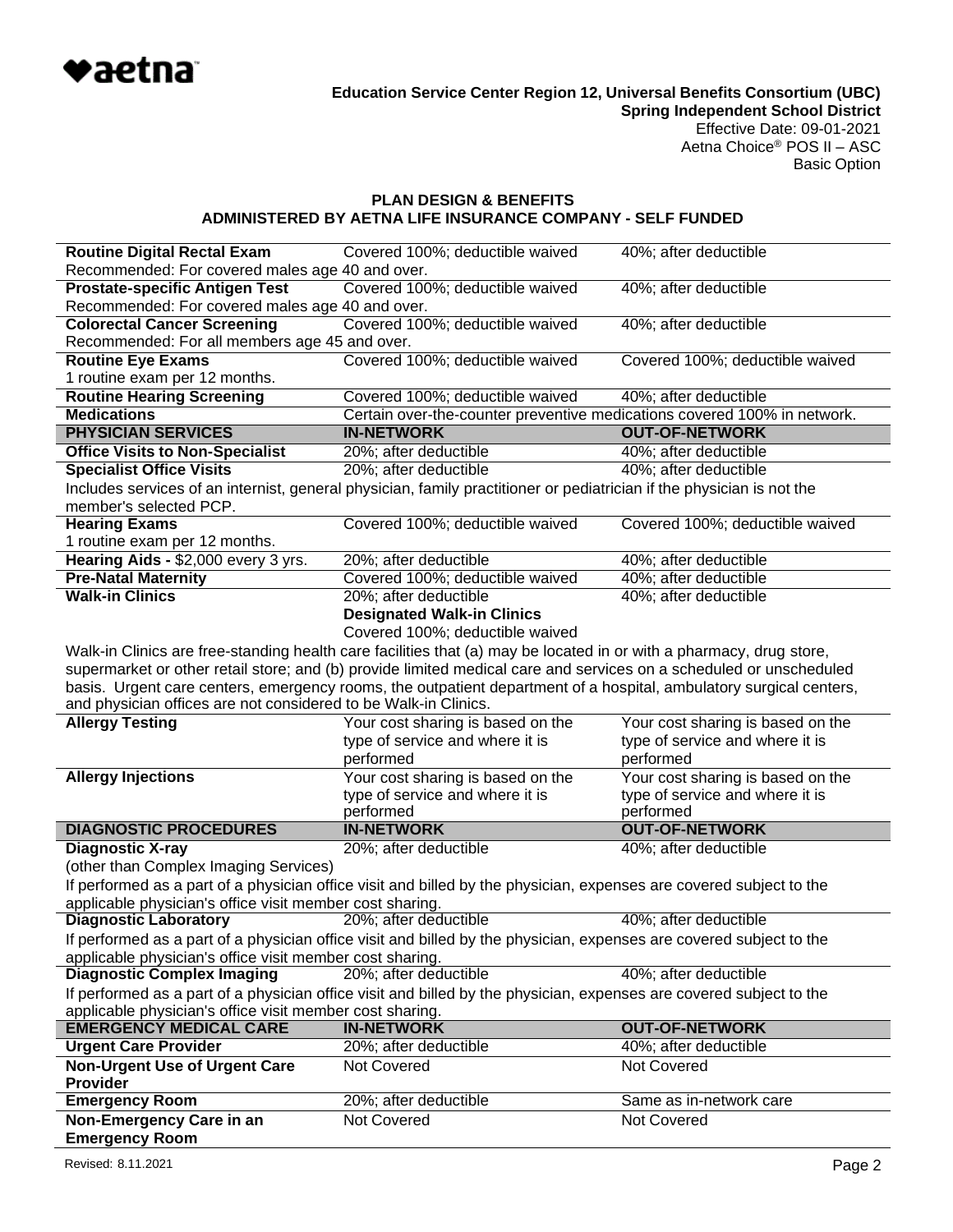

## **PLAN DESIGN & BENEFITS ADMINISTERED BY AETNA LIFE INSURANCE COMPANY - SELF FUNDED**

| <b>Emergency Use of Ambulance</b><br><b>Non-Emergency Use of Ambulance</b> | 20%; after deductible<br>Not Covered                                                                                     | Same as in-network care<br>Not Covered         |
|----------------------------------------------------------------------------|--------------------------------------------------------------------------------------------------------------------------|------------------------------------------------|
| <b>HOSPITAL CARE</b>                                                       | <b>IN-NETWORK</b>                                                                                                        | <b>OUT-OF-NETWORK</b>                          |
| <b>Inpatient Coverage</b>                                                  | 20%; after deductible                                                                                                    | 40%; after deductible                          |
|                                                                            | Your cost sharing applies to all covered benefits incurred during your inpatient stay.                                   |                                                |
| <b>Inpatient Maternity Coverage</b>                                        | 20%; after deductible                                                                                                    | 40%; after deductible                          |
| (includes delivery and postpartum                                          |                                                                                                                          |                                                |
| care)                                                                      |                                                                                                                          |                                                |
|                                                                            | Your cost sharing applies to all covered benefits incurred during your inpatient stay.                                   |                                                |
| <b>Outpatient Hospital Expenses</b>                                        | 20%; after deductible                                                                                                    | 40%; after deductible                          |
|                                                                            | Your cost sharing applies to all covered benefits incurred during your outpatient visit.                                 |                                                |
| <b>Outpatient Surgery - Hospital</b>                                       | 20%; after deductible                                                                                                    | 40%; after deductible                          |
|                                                                            | Your cost sharing applies to all covered benefits incurred during your outpatient visit.                                 |                                                |
| <b>Outpatient Surgery - Freestanding</b>                                   | 20%; after deductible                                                                                                    | 40%; after deductible                          |
| <b>Facility</b>                                                            |                                                                                                                          |                                                |
|                                                                            | Your cost sharing applies to all covered benefits incurred during your outpatient visit.                                 |                                                |
| <b>MENTAL HEALTH SERVICES</b>                                              | <b>IN-NETWORK</b>                                                                                                        | <b>OUT-OF-NETWORK</b>                          |
| <b>Inpatient</b>                                                           | 20%; after deductible                                                                                                    | 40%; after deductible                          |
|                                                                            | Your cost sharing applies to all covered benefits incurred during your inpatient stay.                                   |                                                |
| <b>Mental Health Office Visits</b>                                         | 20%; after deductible                                                                                                    | 40%; after deductible                          |
|                                                                            | Your cost sharing applies to all covered benefits incurred during your outpatient visit.                                 |                                                |
| <b>Other Mental Health Services</b><br><b>SUBSTANCE ABUSE</b>              | 20%; after deductible<br><b>IN-NETWORK</b>                                                                               | 40%; after deductible<br><b>OUT-OF-NETWORK</b> |
| <b>Inpatient</b>                                                           | 20%; after deductible                                                                                                    | 40%; after deductible                          |
|                                                                            | Your cost sharing applies to all covered benefits incurred during your inpatient stay.                                   |                                                |
| <b>Residential Treatment Facility</b>                                      | 20%; after deductible                                                                                                    | 40%; after deductible                          |
| <b>Substance Abuse Office Visits</b>                                       | 20%; after deductible                                                                                                    | 40%; after deductible                          |
|                                                                            | Your cost sharing applies to all covered benefits incurred during your outpatient visit.                                 |                                                |
| <b>Other Substance Abuse Services</b>                                      | 20%; after deductible                                                                                                    | 40%; after deductible                          |
| <b>OTHER SERVICES</b>                                                      | <b>IN-NETWORK</b>                                                                                                        | <b>OUT-OF-NETWORK</b>                          |
| <b>Skilled Nursing Facility</b>                                            | 20%; after deductible                                                                                                    | 40%; after deductible                          |
| Limited to 90 days per year                                                |                                                                                                                          |                                                |
|                                                                            | Your cost sharing applies to all covered benefits incurred during your inpatient stay.                                   |                                                |
| <b>Home Health Care</b>                                                    | 20%; after deductible                                                                                                    | 40%; after deductible                          |
| Limited to 90 visits per year.                                             |                                                                                                                          |                                                |
| Private Duty Nursing not covered                                           |                                                                                                                          |                                                |
|                                                                            | Limited to 3 intermittent visits per day by a participating home health care agency; 1 visit equals a period of 4 hrs or |                                                |
| less.                                                                      |                                                                                                                          |                                                |
| <b>Hospice Care - Inpatient</b>                                            | 20%; after deductible                                                                                                    | 40%; after deductible                          |
|                                                                            | Your cost sharing applies to all covered benefits incurred during your inpatient stay.                                   |                                                |
| <b>Hospice Care - Outpatient</b>                                           | 20%; after deductible                                                                                                    | 40%; after deductible                          |
|                                                                            | Your cost sharing applies to all covered benefits incurred during your outpatient visit.                                 |                                                |
| <b>Private Duty Nursing</b>                                                | Not Covered                                                                                                              | Not Covered                                    |
| <b>Spinal Manipulation Therapy</b><br>Limited to 20 visits per year        | 20%; after deductible                                                                                                    | 40%; after deductible                          |
|                                                                            |                                                                                                                          | 40%; after deductible                          |
| <b>Acupuncture</b><br>Limited to 20 visits per year                        | 20%; after deductible                                                                                                    |                                                |
|                                                                            |                                                                                                                          |                                                |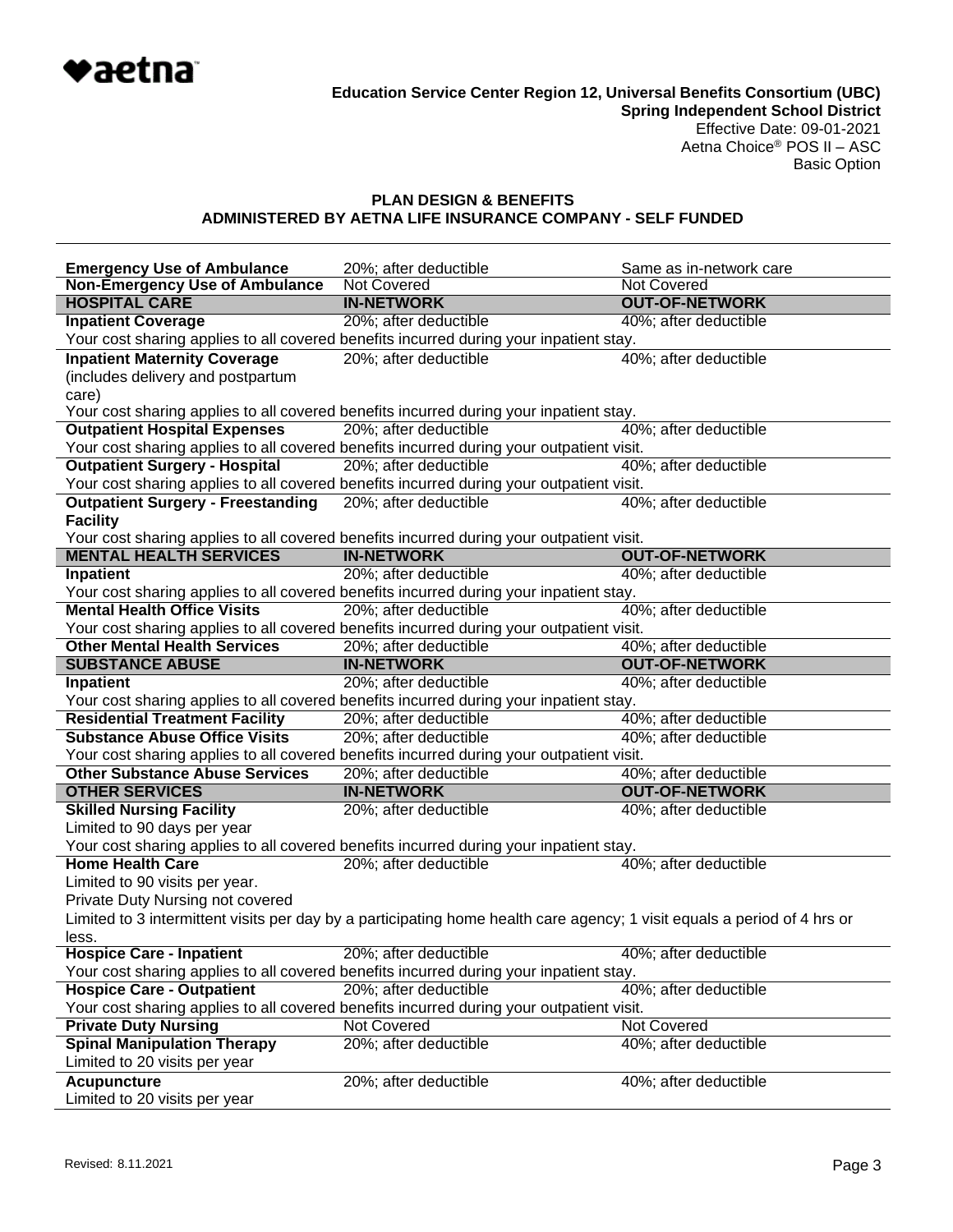

### **PLAN DESIGN & BENEFITS ADMINISTERED BY AETNA LIFE INSURANCE COMPANY - SELF FUNDED**

| <b>Outpatient Short-Term</b>                                                    | 20%; after deductible                                                                  | 40%; after deductible             |  |
|---------------------------------------------------------------------------------|----------------------------------------------------------------------------------------|-----------------------------------|--|
| <b>Rehabilitation</b>                                                           |                                                                                        |                                   |  |
| Includes speech, physical, occupational therapy; limited to 100 visits per year |                                                                                        |                                   |  |
| <b>Habilitative Physical Therapy</b>                                            | Refer to MBH Outpatient Mental                                                         | Refer to MBH Outpatient Mental    |  |
|                                                                                 | Health All Other                                                                       | Health All Other                  |  |
| <b>Habilitative Occupational Therapy</b>                                        | Refer to MBH Outpatient Mental                                                         | Refer to MBH Outpatient Mental    |  |
|                                                                                 | Health All Other                                                                       | Health All Other                  |  |
| <b>Habilitative Speech Therapy</b>                                              | Refer to MBH Outpatient Mental                                                         | Refer to MBH Outpatient Mental    |  |
|                                                                                 | Health All Other                                                                       | Health All Other                  |  |
| <b>Autism Behavioral Therapy</b>                                                | Refer to MBH Outpatient Mental                                                         | Refer to MBH Outpatient Mental    |  |
|                                                                                 | Health                                                                                 | Health                            |  |
| Combined with outpatient mental health visits                                   |                                                                                        |                                   |  |
| <b>Autism Applied Behavior Analysis</b>                                         | Refer to MBH Outpatient Mental                                                         | Refer to MBH Outpatient Mental    |  |
|                                                                                 | Health All Other                                                                       | Health All Other                  |  |
| Covered same as any other Outpatient Mental Health All Other benefit            |                                                                                        |                                   |  |
| <b>Autism Physical Therapy</b>                                                  | Refer to MBH Outpatient Mental                                                         | Refer to MBH Outpatient Mental    |  |
|                                                                                 | Health All Other                                                                       | Health All Other                  |  |
| <b>Autism Occupational Therapy</b>                                              | Refer to MBH Outpatient Mental                                                         | Refer to MBH Outpatient Mental    |  |
|                                                                                 | Health All Other                                                                       | Health All Other                  |  |
| <b>Autism Speech Therapy</b>                                                    | Refer to MBH Outpatient Mental                                                         | Refer to MBH Outpatient Mental    |  |
|                                                                                 | Health All Other                                                                       | Health All Other                  |  |
| <b>Durable Medical Equipment</b>                                                | 20%; after deductible                                                                  | 40%; after deductible             |  |
| <b>Hearing Aids</b>                                                             | 20%; after deductible                                                                  | 40%; after deductible             |  |
| Limited to \$2,000 every 3 years.                                               |                                                                                        |                                   |  |
| Diabetic Supplies -- (if not covered                                            | Covered same as any other medical                                                      | Covered same as any other medical |  |
| under Pharmacy benefit)                                                         | expense.                                                                               | expense.                          |  |
| <b>Affordable Care Act Mandated</b>                                             | Covered 100%; deductible waived<br>Covered same as any other expense.                  |                                   |  |
| <b>Women's Contraceptives</b>                                                   |                                                                                        |                                   |  |
| <b>Women's Contraceptive drugs and</b>                                          | Covered 100%; deductible waived                                                        | Covered same as any other medical |  |
| devices not obtainable at a                                                     |                                                                                        | expense.                          |  |
| pharmacy                                                                        |                                                                                        |                                   |  |
| <b>Infusion Therapy</b>                                                         | 20%; after deductible                                                                  | 40%; after deductible             |  |
| Administered in the home or                                                     |                                                                                        |                                   |  |
| physician's office                                                              |                                                                                        |                                   |  |
| <b>Infusion Therapy</b>                                                         | 20%; after deductible                                                                  | 40%; after deductible             |  |
| Administered in an outpatient hospital                                          |                                                                                        |                                   |  |
| department or freestanding facility                                             |                                                                                        |                                   |  |
| <b>Vision Eyewear</b>                                                           | <b>Not Covered</b>                                                                     | <b>Not Covered</b>                |  |
| <b>Transplants</b>                                                              | 20%; after deductible                                                                  | 40%; after deductible             |  |
|                                                                                 | Preferred coverage is provided at an                                                   |                                   |  |
|                                                                                 | IOE contracted facility only.                                                          |                                   |  |
| <b>Bariatric Surgery</b>                                                        | 20%; after deductible                                                                  | <b>Not Covered</b>                |  |
|                                                                                 | Your cost sharing applies to all covered benefits incurred during your inpatient stay. |                                   |  |
|                                                                                 |                                                                                        |                                   |  |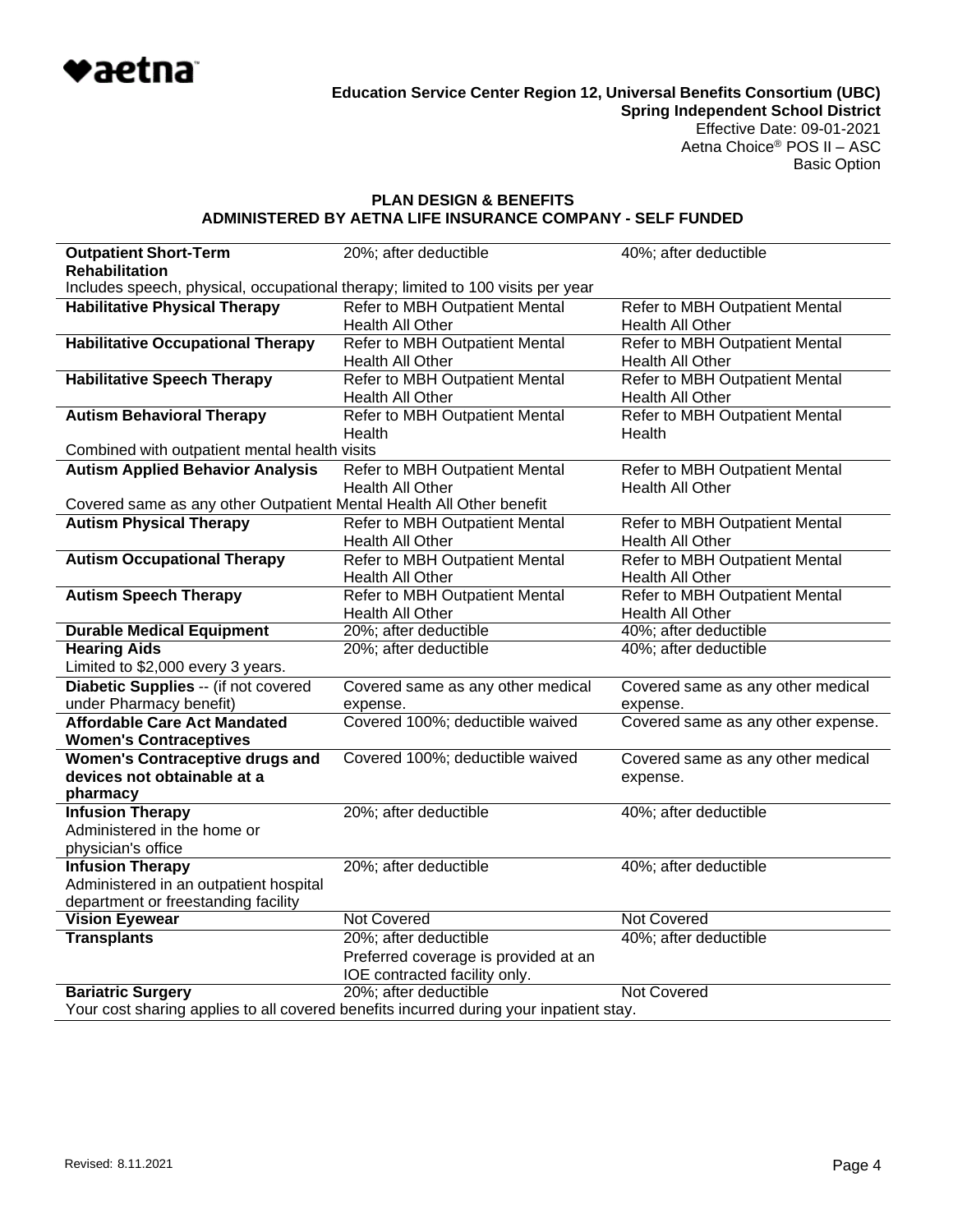

# **PLAN DESIGN & BENEFITS ADMINISTERED BY AETNA LIFE INSURANCE COMPANY - SELF FUNDED**

| <b>FAMILY PLANNING</b>                                                                                                                                                                                | <b>IN-NETWORK</b>                                                                                                         | <b>OUT-OF-NETWORK</b>             |  |
|-------------------------------------------------------------------------------------------------------------------------------------------------------------------------------------------------------|---------------------------------------------------------------------------------------------------------------------------|-----------------------------------|--|
| <b>Infertility Treatment</b>                                                                                                                                                                          | Your cost sharing is based on the                                                                                         | Your cost sharing is based on the |  |
|                                                                                                                                                                                                       | type of service and where it is                                                                                           | type of service and where it is   |  |
|                                                                                                                                                                                                       | performed                                                                                                                 | performed                         |  |
| Diagnosis and treatment of the underlying medical condition only.                                                                                                                                     |                                                                                                                           |                                   |  |
| <b>Comprehensive Infertility Services</b>                                                                                                                                                             | <b>Not Covered</b>                                                                                                        | <b>Not Covered</b>                |  |
| Artificial insemination and ovulation induction                                                                                                                                                       |                                                                                                                           |                                   |  |
| <b>Advanced Reproductive</b><br><b>Technology (ART)</b>                                                                                                                                               | Not Covered                                                                                                               | Not Covered                       |  |
|                                                                                                                                                                                                       | In-vitro fertilization (IVF), zygote intrafallopian transfer (ZIFT), gamete intrafallopian transfer (GIFT), cryopreserved |                                   |  |
|                                                                                                                                                                                                       | embryo transfers, intracytoplasmic sperm injection (ICSI), or ovum microsurgery                                           |                                   |  |
| <b>Vasectomy</b>                                                                                                                                                                                      | Covered 100%; after deductible                                                                                            | 40%; after deductible             |  |
| <b>Tubal Ligation</b>                                                                                                                                                                                 | Covered 100%; deductible waived                                                                                           | 40%; after deductible             |  |
| Exclude copay differential from applying to Coinsurance Limit                                                                                                                                         |                                                                                                                           |                                   |  |
| <b>GENERAL PROVISIONS</b>                                                                                                                                                                             |                                                                                                                           |                                   |  |
| <b>Dependents Eligibility</b>                                                                                                                                                                         | Spouse, children from birth to age 26 regardless of student status.                                                       |                                   |  |
|                                                                                                                                                                                                       | Plans are provided by: Aetna Life Insurance Company. While this material is believed to be accurate as of                 |                                   |  |
| the production date, it is subject to change.                                                                                                                                                         |                                                                                                                           |                                   |  |
|                                                                                                                                                                                                       | Health benefits and health insurance plans contain exclusions and limitations. Not all health services are covered.       |                                   |  |
|                                                                                                                                                                                                       | See plan documents for a complete description of benefits, exclusions, limitations and conditions of coverage. Plan       |                                   |  |
|                                                                                                                                                                                                       | features and availability may vary by location and are subject to change. Providers are independent contractors and       |                                   |  |
| health services.                                                                                                                                                                                      | are not our agents. Provider participation may change without notice. We do not provide care or guarantee access to       |                                   |  |
|                                                                                                                                                                                                       | The following is a list of services and supplies that are <i>generally</i> not covered. However, your plan documents may  |                                   |  |
|                                                                                                                                                                                                       | contain exceptions to this list based on state mandates or the plan design or rider(s) purchased by your employer.        |                                   |  |
|                                                                                                                                                                                                       | • All medical and hospital services not specifically covered in, or which are limited or excluded by your plan            |                                   |  |
| documents.                                                                                                                                                                                            |                                                                                                                           |                                   |  |
| • Cosmetic surgery, including breast reduction.                                                                                                                                                       |                                                                                                                           |                                   |  |
| • Custodial care.                                                                                                                                                                                     |                                                                                                                           |                                   |  |
| • Dental care and dental X-rays.                                                                                                                                                                      |                                                                                                                           |                                   |  |
| • Donor egg retrieval                                                                                                                                                                                 |                                                                                                                           |                                   |  |
|                                                                                                                                                                                                       | • Experimental and investigational procedures, except for coverage for medically necessary routine patient care costs     |                                   |  |
| for members participating in a cancer clinical trial.                                                                                                                                                 |                                                                                                                           |                                   |  |
| • Hearing aids                                                                                                                                                                                        |                                                                                                                           |                                   |  |
| • Home births                                                                                                                                                                                         |                                                                                                                           |                                   |  |
|                                                                                                                                                                                                       | . Immunizations for travel or work, except where medically necessary or indicated.                                        |                                   |  |
|                                                                                                                                                                                                       | . Implantable drugs and certain injectable drugs including injectable infertility drugs.                                  |                                   |  |
|                                                                                                                                                                                                       | • Infertility services, including artificial insemination and advanced reproductive technologies such as IVF, ZIFT, GIFT, |                                   |  |
| ICSI and other related services, unless specifically listed as covered in your plan documents.                                                                                                        |                                                                                                                           |                                   |  |
| • Long-term rehabilitation therapy.<br>• Non-medically necessary services or supplies.                                                                                                                |                                                                                                                           |                                   |  |
|                                                                                                                                                                                                       |                                                                                                                           |                                   |  |
| • Outpatient prescription drugs (except for treatment of diabetes), unless covered by a prescription plan rider and over-<br>the-counter medications (except as provided in a hospital) and supplies. |                                                                                                                           |                                   |  |
| • Radial keratotomy or related procedures.                                                                                                                                                            |                                                                                                                           |                                   |  |
| • Reversal of sterilization.                                                                                                                                                                          |                                                                                                                           |                                   |  |
| • Services for the treatment of sexual dysfunction/enhancement, including therapy, supplies or counseling or                                                                                          |                                                                                                                           |                                   |  |

prescription drugs.

• Special duty nursing.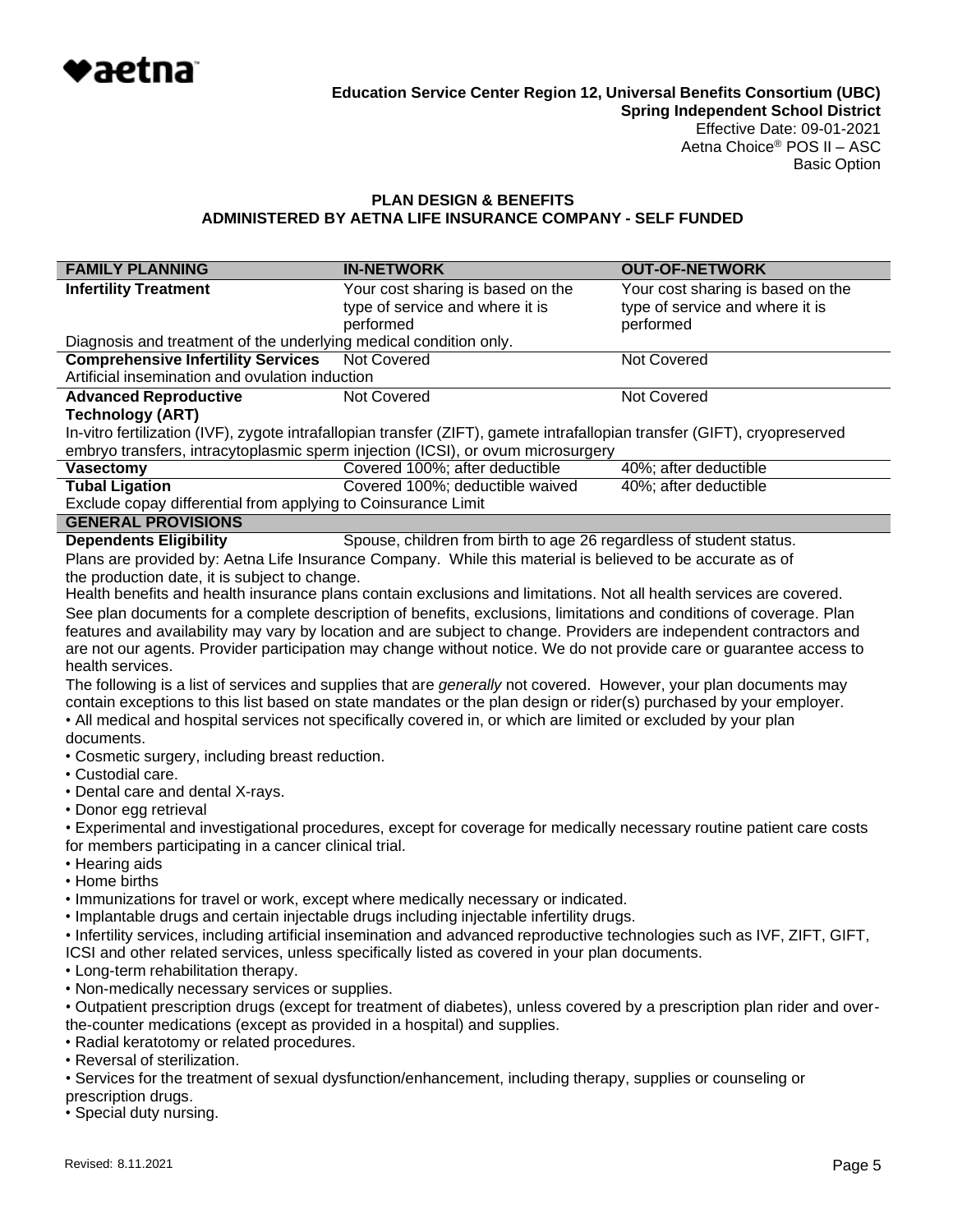

Basic Option

## **PLAN DESIGN & BENEFITS ADMINISTERED BY AETNA LIFE INSURANCE COMPANY - SELF FUNDED**

• Therapy or rehabilitation other than those listed as covered.

• Weight control services including surgical procedures, medical treatments, weight control/loss programs, dietary regimens and supplements, appetite suppressants and other medications; food or food supplements, exercise programs, exercise or other equipment; and other services and supplies that are primarily intended to control weight or treat obesity, including Morbid Obesity, or for the purpose of weight reduction, regardless of the existence of comorbid conditions.

Aetna, or its affiliate(s) receives rebates from drug manufacturers that may be taken into account in determining Aetna's Preferred Drug List. Rebates may reduce the amount a member pays the pharmacy for covered prescriptions. CVS Caremark ® Mail Service Pharmacy refers to CVS Caremark ® Mail Service Pharmacy, a licensed pharmacy subsidiary of Aetna Inc., that operates through mail order. The charges that Aetna negotiates with CVS Caremark ® Mail Service Pharmacy may be higher than the cost they pay for the drugs and the cost of the mail order pharmacy services they provide. For these purposes, the pharmacy's cost of purchasing drugs takes into account discounts, credits and other amounts that they may receive from wholesalers, manufacturers, suppliers and distributors. In case of emergency, call 911 or your local emergency hotline, or go directly to an emergency care facility. Translation of the material into another language may be available. Please call Member Services at **1-888-982-3862.** Puede estar disponible la traduccion de este material en otro idioma. Por favor llame a Servicios al Miembro al **1-888- 982-3862.**

Plan features and availability may vary by location and group size.

For more information about Aetna plans, refer to **[www.aetna.com.](http://www.aetna.com/)**

Aetna and MinuteClinic, LLC (which either operates or provides certain management support services to MinuteClinicbranded walk-in clinics) are both within the CVS Health family. © 2016 Aetna Inc.

#### **Texas**

All contract state benefits shown above will match for this ancillary state.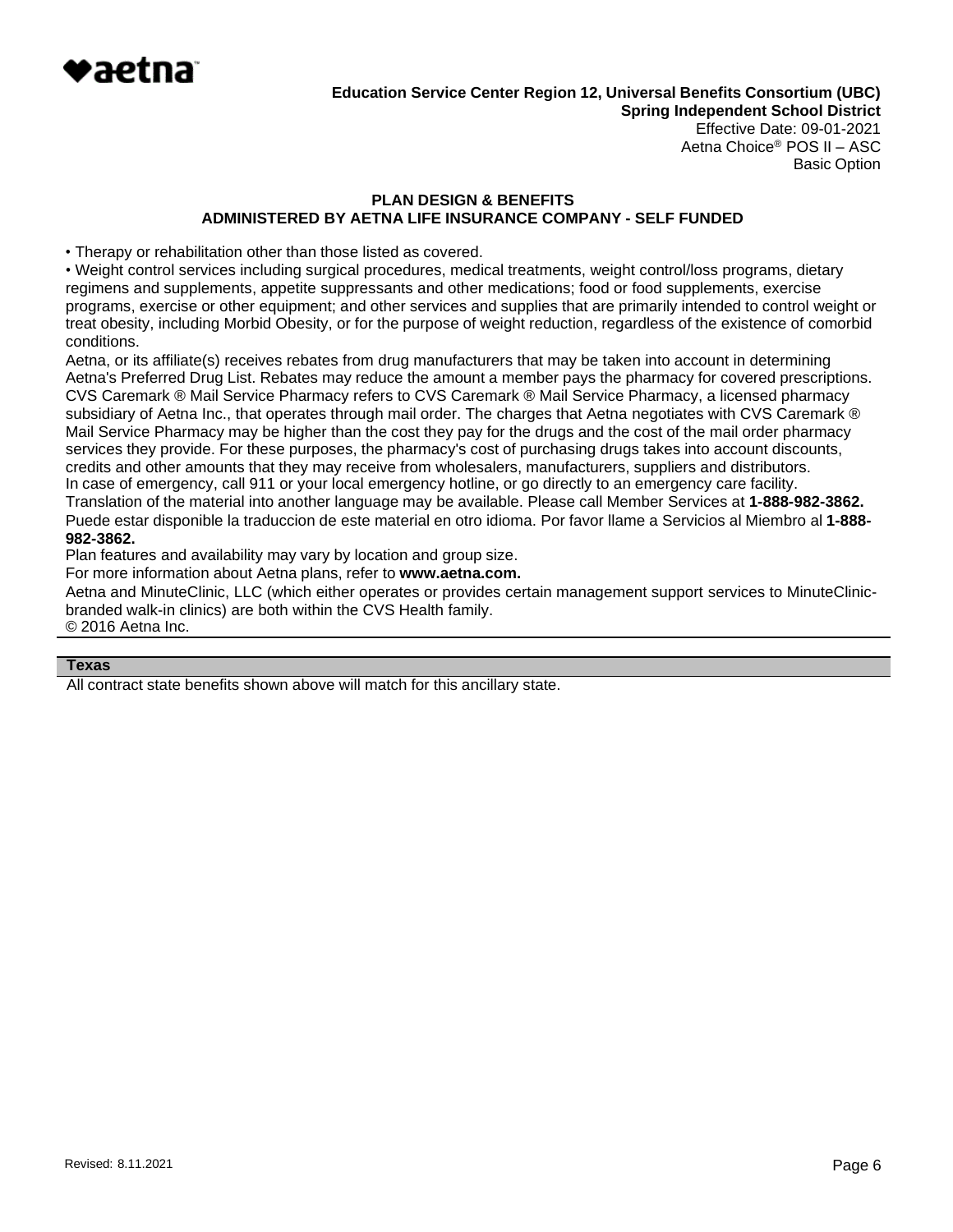# **PHARMACY BENEFIT**

Prescription drug charges are payable only through the Plan's Pharmacy Benefit Manager (PBM) program, which program is sponsored in conjunction with and is an integral part of this Plan. **The Pharmacy Benefit Manager (PBM) will provide separate information for details regarding Network pharmacies and Specialty Drugs upon enrollment for coverage under this Plan.**

**Generic Preferred - Member Choice (DAW2)** - If the Physician does not prescribe "Dispense as Written" (DAW), and there is a generic alternative for the prescription drug, and the Covered Person chooses a brand name instead, the Covered Person must pay the difference in cost between the generic and brand name medication plus the applicable brand Copayment amount.

### **There is no coordination of benefits for Pharmacy Benefits.**

### COST SHARING PROVISIONS - ALL OPTIONS

|--|

#### **Out-of-Pocket Maximum Combined Medical/Pharmacy**

Pharmacy Copayments do not serve to satisfy the Medical Benefits Deductible. Pharmacy Copayments apply as stated below. The Out-of-Pocket Maximum combined Medical/Pharmacy applies to all prescriptions and includes Pharmacy Copayments paid by the Covered Person. Pharmacy Benefits are payable at 100% after satisfaction of the Out-of-Pocket Maximum for the remainder of the Benefit Period.

| <b>Copayment per Prescription</b>     |                                                  |                                           |                                          |                                              |
|---------------------------------------|--------------------------------------------------|-------------------------------------------|------------------------------------------|----------------------------------------------|
| <b>Drug Type</b>                      | <b>Retail PBM Network</b><br>$(30 \text{ days})$ | <b>Retail PBM</b><br>Network (90<br>days) | <b>Mail Order</b><br>$(90 \text{ days})$ | <b>Specialty Drug</b><br>$(30 \text{ days})$ |
| Generic                               | \$0                                              | \$0                                       | \$0                                      | 50% up to<br>\$1,500 Max.                    |
| Brand (Preferred or<br>Non-Preferred) | 30%                                              | \$90                                      | \$90                                     | 50% up to<br>\$1,500 Max.                    |

The following are payable at 100% and are not subject to any Deductible or Copayment:

- 1. Prescribed generic contraceptives or brand if generic is unavailable.
- 2. Smoking cessation products prescribed by a Physician or Licensed Health Care Provider.
- 3. Over-the-counter (OTC) medications only when prescribed by a Physician or Licensed Health Care Provider, and only if listed as an A or B recommendation as a Preventive Service covered under the Affordable Care Act which can be viewed at: [https://www.healthcare.gov/coverage/preventive-care-benefits/.](http://www.healthcare.gov/coverage/preventive-care-benefits/)
- 4. School Clinics with Clinic Providers (complete list provided by PBM).
- 5. Statins (complete list provided by PBM).
- 6. Immunizations/Vaccines/Toxoids (complete list provided by PBM).